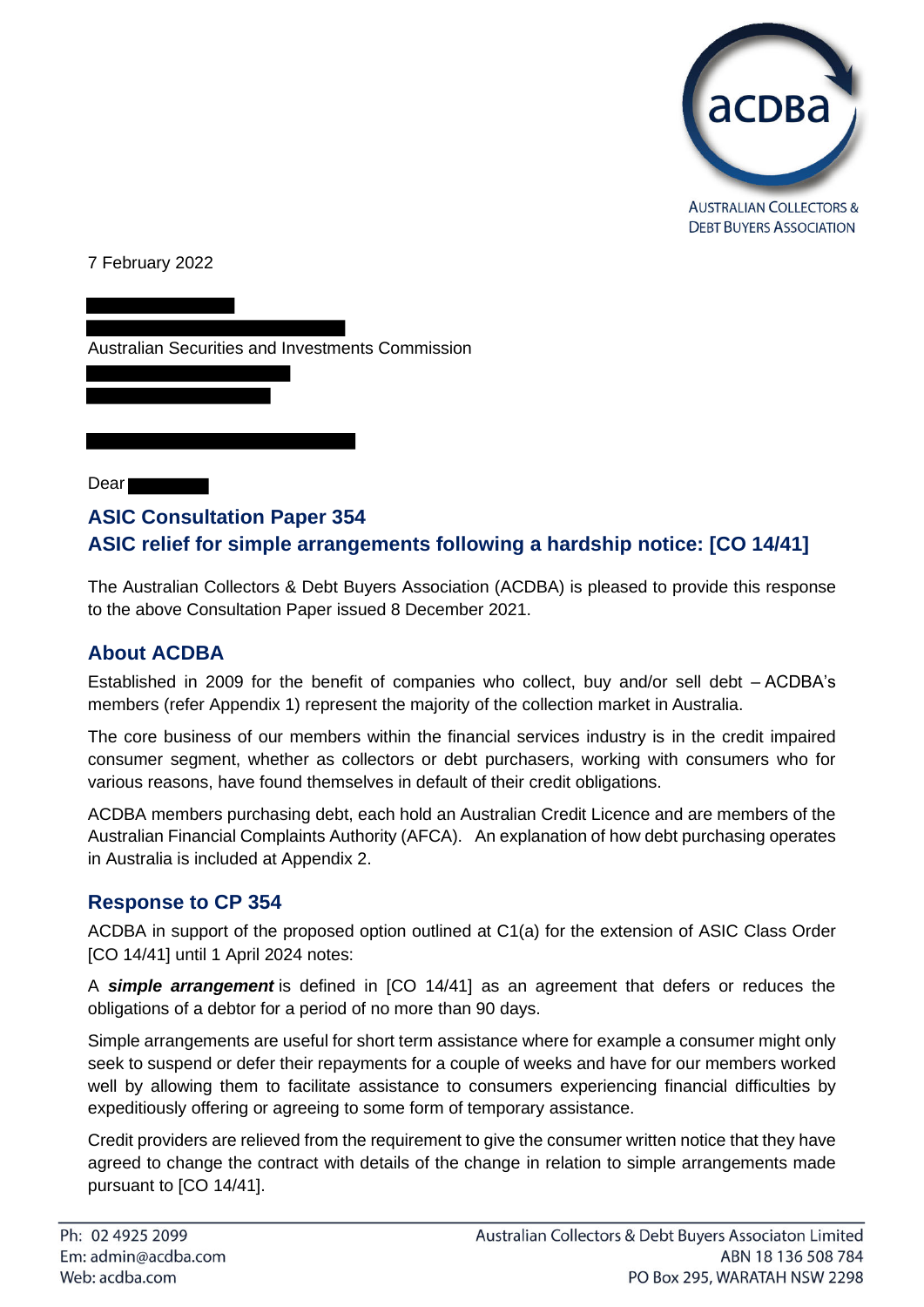In some circumstances although not required to do so a credit provider may still elect to confirm a simple arrangement in writing either for operational purposes or alternatively whenever requested by a consumer to do so. This flexibility for the handling of simple arrangements should be maintained by the extension of [CO 14/41].

Please do not hesitate to contact the writer to discuss any aspect of this response.

#### **Yours sincerely AUSTRALIAN COLLECTORS & DEBT BUYERS ASSOCIATION**

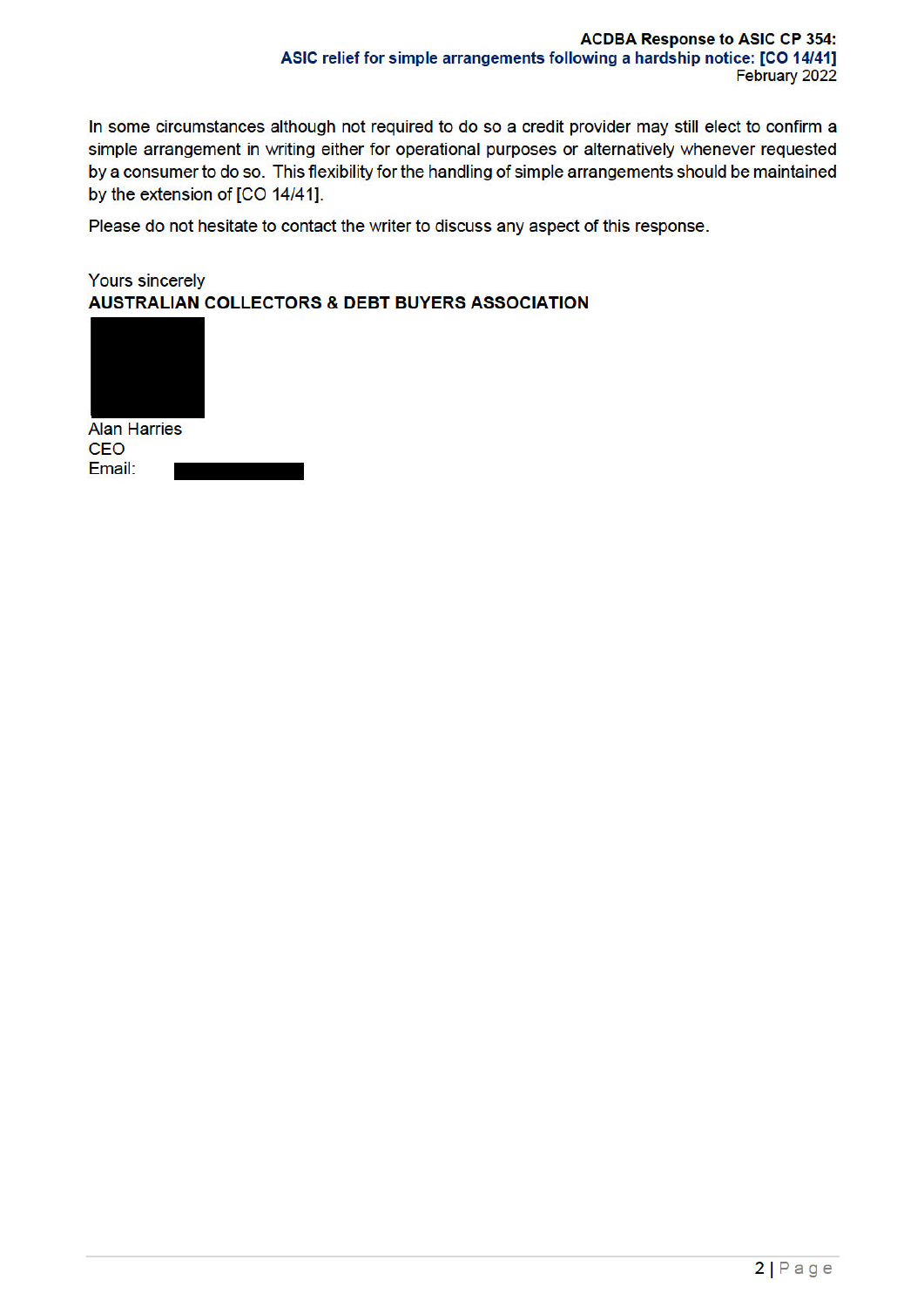# **Appendix 1 - Members of Australian Collectors & Debt Buyers Association**

- Axess Australia Pty Ltd
- CCC Financial Solutions Pty Ltd
- CFMG Pty Ltd t/as reminda
- Charter Mercantile Pty Ltd
- CollectAU Pty Ltd
- Collection House Limited (ASX: CLH)
- Complete Credit Solutions Pty Ltd
- Credit Collection Services Group Pty Ltd
- Credit Corp Group Limited (ASX: CCP)
- Debt Force Pty Ltd
- Lyndon Peak Pty Ltd t/as Access Mercantile Services
- PF Australia Pty Ltd
- Pioneer Credit Limited
- PRA Australia Pty Ltd
- Prushka Fast Debt Recovery Pty Ltd
- Recoveries Corporation Holdings Pty Ltd
- Shield Mercantile Pty Ltd
- Standard8 Advisory Pty Ltd
- Strategic Collections Pty Ltd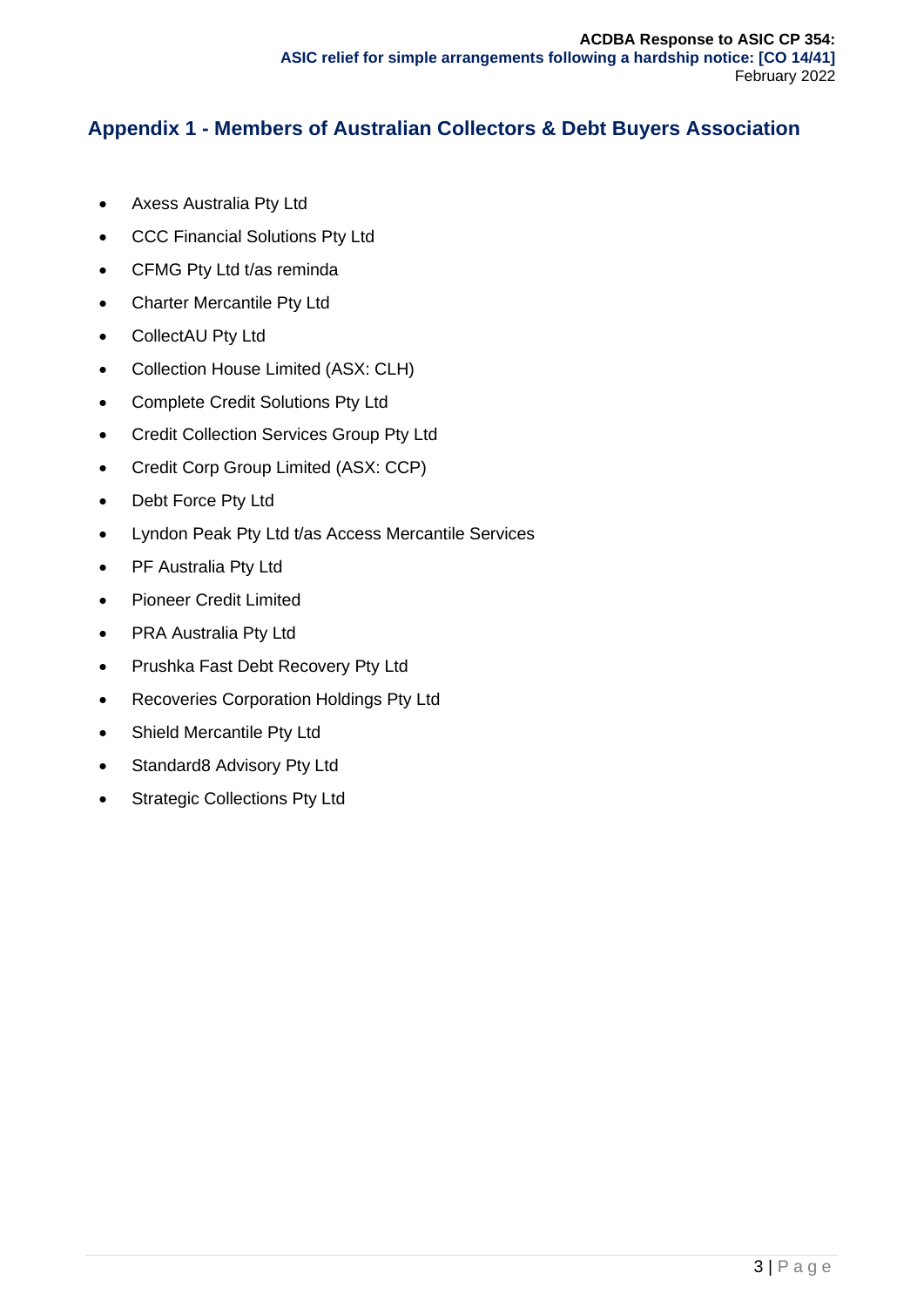# **Appendix 2 - Debt Purchasing explained**

Debt sale contracts exhibit the features of outsourced service provision rather than asset divestment - the contracts contain substantial ongoing conduct obligations and restrictions imposed on the purchaser, which are supported by warranties, indemnities and other potential penalties. The conduct obligations deal with matters such as ongoing compliance with laws, codes, guidelines, data security, principles of fairness and policy directives of the seller.

These contractual requirements are supported by ongoing reporting obligations for matters including breaches, complaints and the identification of customers in sensitive circumstances. There are provisions for extensive auditing, on-site visits and regular review meetings to share emerging issues. Sellers retain substantial discretion to recall individual customer accounts at any time.

The contractual elements create an outsourcing relationship granting the seller substantial control over the ongoing conduct of the purchaser and the experience of individual consumers.

It is appropriate to note ASIC as the regulator for the financial services industry provides guidance in respect to conduct relating to a debt $1$ :

*A creditor may also remain liable for conduct regarding a debt despite having sold or assigned the debt. Liability will generally remain for misconduct occurring before the sale or assignment of the debt.*

Accounts assigned to debt purchasers by original credit providers typically involve debts where an acceleration clause in the financial agreement has been triggered by the consumer's default in making repayments. Once a debt has been accelerated, the amount owing is immediately due and payable.

Many, if not most consumers with accelerated debts are likely to be in hardship giving rise to complex, contested and unresolved issues.

Debt purchasers are specialists in dealing with and managing hardship as they almost exclusively interact with customers in some form of financial difficulty.

Debt purchasers do not establish separate hardship teams and do not need to implement protocols and systems to identify hardship. Rather, they proceed on the basis that every customer is in hardship. This means that every customer receives an empathetic and understanding experience designed to reach mutual agreement on a sustainable repayment arrangement.

The debt purchase business model includes two key features being:

- a. The model is uniquely suited to the promotion of affordable and flexible long-term payment arrangements which most effectively respond to individual customer circumstances
- b. Debt purchasing involves the assignment of permanent tenure to defaulted loans at prices which represent a substantial discount to the face value outstanding

The benefit of these two features is allowing debt purchasers to agree to longer-term payment arrangements with lower and more affordable repayments for the customer in hardship and to take a patient approach to understanding and accommodating individual customer circumstances.

<sup>1</sup> Equifax Default Information Guide version 23.0 - February 2019